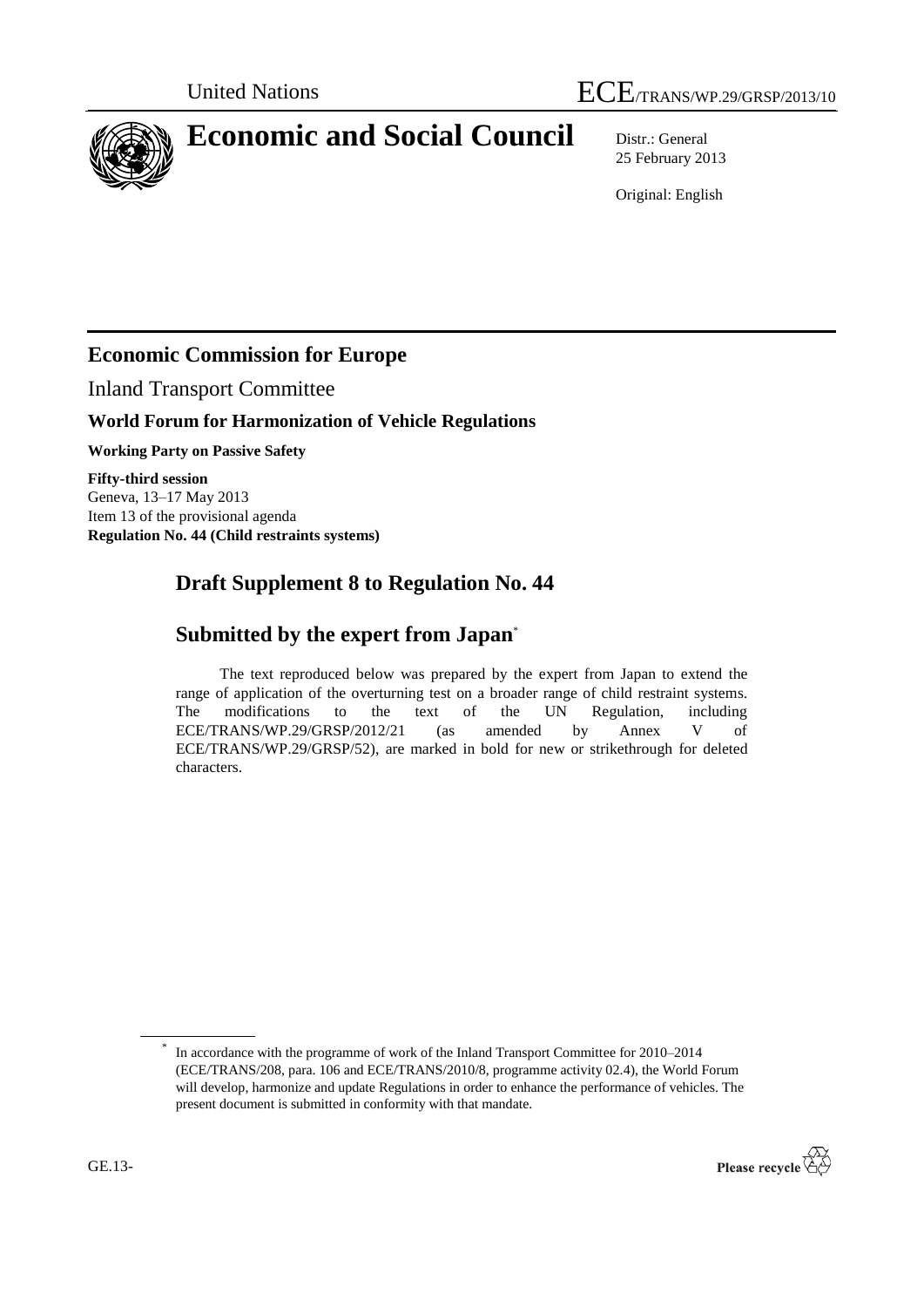### **I. Proposal**

*Paragraph 8.1.2.1.*, amend to read:

"8.1.2.1. The manikin shall be equipped with the load application device as described in Annex 23 and placed. **Either of the load application devices could be chosen, which could apply the load appropriately. Place the manikin** in the restraints installed in accordance with this Regulation and taking into account the manufacturer's instructions and with the standard slack as specified in paragraph 8.1.3.6. below**,** applied for all systems identically."

*Annex 23*, amend to read:

#### **"Annex 23**

"Load application device I (to be used for Group  $0/0+$  products)

…

Load application device II (to be used for Group 1) …"

### **II. Justification**

1. The results of the demonstration tests described below confirmed that evaluation can be performed without any problems with the child dummies of any Groups using either of the two load application devices. Therefore, we propose that load application devices I and II can be used for any Groups, subject to consultation between the manufacturer and the laboratory.

Figure 1

**Validation test of load application device I for Group 1**



Although some interference between the device and the harness was observed, we have concluded that such interference would not affect the test result.

Note by the secretariat: it should be clarified